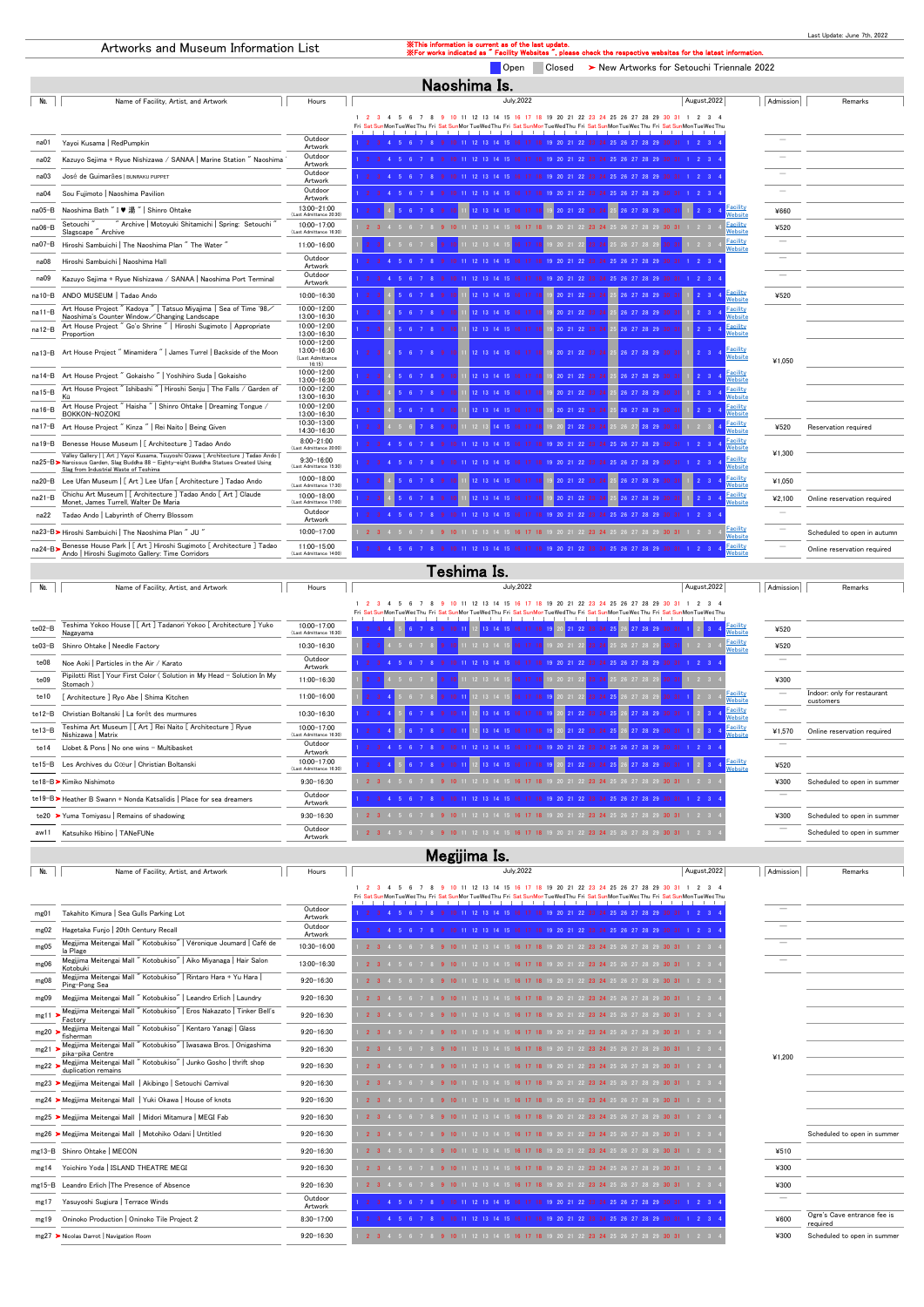|      | Ogijima Is.                                                                                          |                    |                                                                                                                                                                                              |              |           |                               |  |  |  |
|------|------------------------------------------------------------------------------------------------------|--------------------|----------------------------------------------------------------------------------------------------------------------------------------------------------------------------------------------|--------------|-----------|-------------------------------|--|--|--|
| No.  | Name of Facility, Artist, and Artwork                                                                | Hours              | <b>July</b> , 2022                                                                                                                                                                           | August, 2022 | Admission | Remarks                       |  |  |  |
|      |                                                                                                      |                    | 10 11 12 13 14 15 16 17 18 19 20 21 22 23 24 25 26 27 28 29 30 31<br>Fri Sat SunMonTueWedThu Fri Sat SunMorTueWedThu Fri Sat SunMonTueWedThu Fri Sat SunMorTueWedThu Fri Sat SunMonTueWedThu |              |           |                               |  |  |  |
| og01 | Jaume Plensa   Ogijima's Soul                                                                        | $6:30 - 17:00$     | 19 20 21 22 23 24 25 26 27 28 29                                                                                                                                                             |              |           | Exterior viewable at all time |  |  |  |
| og02 | TEAM OGI   Takotsuboru                                                                               | Outdoor<br>Artwork | 2 3 4 5 6 7 8 9 10 11 12 13 14 15 16 17 18 19 20 21 22 23 24 25 26 27 28 29 30 31 1 2 3 4                                                                                                    |              |           |                               |  |  |  |
|      | $og03$ $\triangleright$ Goro Murayama   Generative drawing for Japanese paper house 2.0              | $9:30 - 16:30$     | 2 3 4 5 6 7 8 9 10 11 12 13 14 15 16 17 18 19 20 21 22 23 24 25 26 27 28 29 30 31 1 2 3                                                                                                      |              | ¥300      |                               |  |  |  |
|      | $\log 05$ > Rikuji Makabe   Project for Wall Painting in Lane, Ogijima wallallay /<br>SAZANAMI HOUSE | Outdoor<br>Artwork | 10 11 12 13 14 15 16 17 18 19 20 21 22 23 24 25 26 27 28 29 30 31                                                                                                                            |              |           |                               |  |  |  |
|      | og07 > Takeshi Kawashima & Dream Friends   Dancing in the Seto                                       | $9:30 - 16:30$     | 2 3 4 5 6 7 8 9 10 11 12 13 14 15 16 17 18 19 20 21 22 23 24 25 26 27 28 29 30 31 1 2 3                                                                                                      |              | ¥300      |                               |  |  |  |
| og08 | Akinori Matsumoto   Akinorium                                                                        | $9:30 - 16:30$     | 9 10 11 12 13 14 15 16 17 18 19 20 21 22 23 24 25 26 27 28 29 30 31 1 2 3<br>2 3 4 5 6                                                                                                       |              | ¥300      |                               |  |  |  |
| og14 | Maison de Urushi Project   Maison de Urushi                                                          | $9:00 - 16:30$     | <b>2</b> 3 4 5 6 7 8 9 10 11 12 13 14 15 16 17 18 19 20 21 22 23 24 25 26 27 28 29 30 31 1 2 3                                                                                               |              |           |                               |  |  |  |
| og15 | Oscar Oiwa   The Room Inside of the Room                                                             | $9:30 - 16:30$     | 2 3 4 5 6 7 8 9 10 11 12 13 14 15 16 17 18 19 20 21 22 23 24 25 26 27 28 29 30 31 1 2 3                                                                                                      |              | ¥300      |                               |  |  |  |
| og16 | Keisuke Yamaguchi   Walking Ark                                                                      | Outdoor<br>Artwork | 10 11 12 13 14 15 16 17 18 19 20 21 22 23 24 25 26 27 28 29 30 31 1 2 3 4                                                                                                                    |              |           |                               |  |  |  |
| og17 | Regina Silveira   Dreaming of Blue                                                                   | Outdoor<br>Artwork | 10 11 12 13 14 15 16 17 18 19 20 21 22 23 24 25 26 27 28 29 30 31 1 2 3                                                                                                                      |              |           |                               |  |  |  |
|      | og18 > Oscar Oiwa + Shigeru Ban   Ogijima Pavilion                                                   | $9:30 - 16:30$     | 9 10 11 12 13 14 15 16 17 18 19 20 21 22 23 24 25 26 27 28 29 30 31 1 2 3                                                                                                                    |              | ¥300      | Scheduled to open in summer   |  |  |  |
|      | og19 > Wang Teyu   No. 105                                                                           | $9:30 - 16:30$     | i 7 8 <b>9 10</b> 11 12 13 14 15 <b>16 17 18</b> 19 20 21 22 <b>23 24</b> 25 26 27 28 29 <b>30 31</b> 1 2 3                                                                                  |              | ¥300      | Scheduled to open in summer   |  |  |  |
|      | og20 ▶ Ekaterina Muromtseva   The school teachers                                                    | $9:30 - 16:30$     | 2 3 4 5 6 7 8 9 10 11 12 13 14 15 16 17 18 19 20 21 22 23 24 25 26 27 28 29 30 31 1 2 3                                                                                                      |              | ¥300      | Scheduled to open in summer   |  |  |  |

| No.    | Name of Facility, Artist, and Artwork                                                                                                      | Hours              | <b>July, 2022</b>                                                                                                                                                                                                         | August, 2022               | Admission                | Remarks                     |
|--------|--------------------------------------------------------------------------------------------------------------------------------------------|--------------------|---------------------------------------------------------------------------------------------------------------------------------------------------------------------------------------------------------------------------|----------------------------|--------------------------|-----------------------------|
|        |                                                                                                                                            |                    | 6 7 8 9 10 11 12 13 14 15 16 17 18 19 20 21 22 23 24 25 26 27 28 29 30 31 1 2 3 4<br>1 2 3 4 5<br>Fri Sat SunMonTueWedThu Fri Sat SunMorTueWedThu Fri Sat SunMonTueWedThu Fri Sat SunMonTueWedThu Fri Sat SunMonTueWedThu |                            |                          |                             |
| sd01   | Choi Jeong Hwa   Gift of The Sun                                                                                                           | Outdoor<br>Artwork | 10 11 12 13 14 15 16 17 18 19 20 21 22 23 24 25 26 27 28 29 30 31 1 2 3                                                                                                                                                   |                            |                          |                             |
|        | sd02 > ART no SHOW TERMINAL Junko Koshino                                                                                                  | $7:00 - 18:30$     | 1 2 3 4 5 6 7<br>18 19 20 21 22 23 24 25 26 27 28 29 30                                                                                                                                                                   | 123                        |                          |                             |
| sd03   | Kim Kyoung Min   again                                                                                                                     | Outdoor<br>Artwork | 1 2 3 4 5 6 7 8 9<br>10 11 12 13 14 15 16 17 18 19 20 21 22 23 24 25 26 27 28 29 30 31 1 2 3                                                                                                                              |                            |                          |                             |
| sd04   | Me   Maze Town - Phantasmagoric Alleys                                                                                                     | $9:30 - 17:00$     | 2 3 4 5 6 7 8 9 10 11 12 13 14 15 16 17 18 19 20 21 22 23 24 25 26 27 28 29 30 31 1 2 3                                                                                                                                   |                            | ¥300                     |                             |
| sd06   | Masato Saito   Shishigaki Island                                                                                                           | Outdoor<br>Artwork | 10 11 12 13 14 15 16 17 18 19 20 21 22 23 24 25 26 27 28 29 30 31 1 2 3<br>2 3 4 5 6 7 8 9                                                                                                                                |                            |                          |                             |
| sd10   | Mito Peninsula Art Project   Mitsuharu Doi   Garden of the Border                                                                          | Outdoor<br>Artwork |                                                                                                                                                                                                                           |                            |                          |                             |
| sd11   | Mito Peninsula Art Project   Julio Goya   Eyes of nature (from the<br>earth)                                                               | Outdoor<br>Artwork | 17 18 19 20 21 22 23 24 25 26 27 28 29 30                                                                                                                                                                                 |                            |                          |                             |
| sd16   | Mito Peninsula Art Project   Toshimitsu Ito + Kana Kou + Faculty of<br>Arts, Hiroshima City University   Shiomimi-so Song of the Tides Inn | Outdoor<br>Artwork |                                                                                                                                                                                                                           |                            |                          |                             |
| sd19   | Mito Peninsula Art Project   Toshimitsu Ito + Faculty of Arts,<br>Hiroshima City University   Yamagoe-do Mountain Voice Cavern             | $9:30 - 17:00$     | 2 3 4 5 6 7<br>10 11 12 13 14 15 16 17 18 19 20 21 22 23 24 25 26 27 28 29 30 31 1 2 3                                                                                                                                    |                            |                          |                             |
| sd21   | Hideyuki Nakamura Architecture   stone island's stone                                                                                      | Outdoor<br>Artwork | 17 18 19 20 21 22 23 24 25 26 27 28 29                                                                                                                                                                                    |                            |                          |                             |
| sd24   | Yo Shimada   Hut with the Arc Wall                                                                                                         | Outdoor<br>Artwork | 17 18 19 20 21 22 23 24 25 26 27 28 29<br>10 11 12 13 14 15 16                                                                                                                                                            |                            |                          |                             |
| sd25   | Hisakazu Shimizu   Regent in Olives                                                                                                        | Outdoor<br>Artwork | 18 19 20 21 22 23 24 25 26 27 28 29                                                                                                                                                                                       |                            |                          |                             |
| sd26   | dot architects   Umaki camp                                                                                                                | Outdoor<br>Artwork | 10 11 12 13 14 15 16 17 18 19 20 21 22 23 24 25 26 27 28 29 30 31 1 2 3                                                                                                                                                   |                            |                          |                             |
| sd27   | Georges Rousse   GEORGES gallery                                                                                                           | 10:00-17:00        | 11 12 13 14 15 16 17 18<br>19 20 21 22 23 24 25 26 27 28 29 30                                                                                                                                                            | <u>Facility</u><br>Website | ¥500                     |                             |
|        | > MOCA HISHIO NO SATO                                                                                                                      | 10:00-17:00        | 11 12 13 14 15 16 17 18 19 20 21 22 23 24 25 26 27 28 29 30                                                                                                                                                               | Facility<br>Website        | ¥1,500                   |                             |
| sd30   | Kenji Yanobe   THE STAR ANGER                                                                                                              | Outdoor<br>Artwork | 2 3 4 5 6 7 8 9 10 11 12 13 14 15 16 17 18 19 20 21 22 23 24 25 26 27 28 29 30 31 1 2 3                                                                                                                                   |                            |                          |                             |
| sd31   | Beat Takeshi × Kenji Yanobe   Beat Shrine / ANGER fron the Bottom                                                                          | Outdoor<br>Artwork | 2 3 4 5 6 7 8 9<br>10 11 12 13 14 15 16 17 18 19 20 21 22 23 24 25 26 27 28 29 30 31 1 2 3                                                                                                                                |                            |                          |                             |
| sd32   | Saya Irie   Fisherman's Dream                                                                                                              | $9:00 - 17:00$     | 1 2 3 4 5 6 7 8<br>17 18 19 20 21 22 23 24 25 26 27 28 29 30 31 1 2 3 4<br>10 11 12 13 14 15 16                                                                                                                           | <u>Facility</u><br>Website | ¥890                     |                             |
| sd33   | Hisakazu Shimizu   Bollard of Love                                                                                                         | Outdoor<br>Artwork | 2 3 4 5 6 7 8<br>10 11 12 13 14 15 16 17 18 19 20 21 22 23 24 25 26 27 28 29 30 31 1 2 3 4                                                                                                                                |                            | $\overline{\phantom{a}}$ |                             |
| sd34-B | Fukutake House   Asia Gallery   The Sceneries and Portraits of the<br>$Eras$ $++$                                                          | $9:00 - 17:00$     | 2 3 4 5 6 7 8 9 10 11 12 13 14 15 16 17 18 19 20 21 22 23 24 25 26 27 28 29 30 31 1 2 3                                                                                                                                   | Facility<br>Website        |                          |                             |
|        | > Fukutake House   FUKITA NO MORI Terrace                                                                                                  | $9:00 - 17:00$     | <b>2</b> 3 4 5 6 7 8 9 10 11 12 13 14 15 16 17 18 19 20 21 22 23 24 25 26 27 28 29 30 31 1 2 3                                                                                                                            | Facility<br>Website        | ¥510                     |                             |
|        | sd52-B> Fukutake House   Regional Introduction   Letter from Fukuda                                                                        | $9:00 - 17:00$     | 1 2 3 4 5 6 7 8 9 10 11 12 13 14 15 16 17 18 19 20 21 22 23 24 25 26 27 28 29 30 31 1 2 3                                                                                                                                 | Facility<br>Website        |                          |                             |
|        | sd35-B Ryue Nishizawa   Fukita Pavilion                                                                                                    | Outdoor<br>Artwork | 1   2   3   4   5   6   7   8   9   10   11   12   13   14   15   16   17   18   19   20   21   22   23   24   25   26   27   28   29   30   31   1   2   3   4                                                           |                            |                          |                             |
| sd38   | Chichibu Avant-Garde   Dynamite Traverse Variations                                                                                        | Outdoor<br>Artwork | 3 4 5 6 7 8 9 10 11 12 13 14 15 16 17 18 19 20 21 22 23 24 25 26 27 28 29 30 31                                                                                                                                           |                            |                          |                             |
|        | sd40 > Sopheap Pich   La dance                                                                                                             | Outdoor<br>Artwork | 10 11 12 13 14 15 16 17 18 19 20 21 22 23 24 25 26 27 28 29 30 31 1 2 3<br>1 2 3 4 5 6 7 8 9                                                                                                                              |                            |                          |                             |
|        | sd41 > Stasys Eidrigevicius   Together / FRIENDS                                                                                           | Outdoor<br>Artwork | 2 3 4 5 6 7 8 9<br>10 11 12 13 14 15 16 17 18 19 20 21 22 23 24 25 26 27 28 29 30 31 1 2 3 4                                                                                                                              |                            |                          |                             |
|        | sd42 > Takefumi Doi   KEEP OUT                                                                                                             | Outdoor<br>Artwork | 10 11 12 13 14 15 16 17 18 19 20 21 22 23 24 25 26 27 28 29 30 31 1 2 3 4<br>1 2 3 4 5 6 7 8 9                                                                                                                            |                            |                          |                             |
|        | sd43 > Shiko Miyake   The time of the beginning                                                                                            | Outdoor<br>Artwork | 1 2 3 4 5 6 7 8 9<br>10 11 12 13 14 15 16 17 18 19 20 21 22 23 24 25 26 27 28 29 30 31 1 2 3                                                                                                                              |                            |                          | Scheduled to open in summer |

|      | sd44 > Wang Wen Chih   ZERO                                                                                            | $9:30 - 17:00$     | 1 12 13 14 15 <b>16 17 18</b> 19 20 21 22 <b>23 24</b> 25 26 27 28 29 <b>30 31</b> 1 2 3 4<br>¥300           | Scheduled to open in summer |
|------|------------------------------------------------------------------------------------------------------------------------|--------------------|--------------------------------------------------------------------------------------------------------------|-----------------------------|
|      | sd45 > Mito Peninsula Art project   Daisuke Omi   Human Home Hermit Crab                                               | Outdoor<br>Artwork |                                                                                                              |                             |
|      | sd46 > Mito Peninsula Art Project   Toshimitsu Ito + Faculty of Arts,<br>Hiroshima City University   DAIDARAURUTORABOU | Outdoor<br>Artwork | 10 11 12 13 14 15 16 17 18 19 20 21 22 23 24 25 26 27 28 29 30 31 1 2 3 4                                    |                             |
| sd47 | Mito Peninsula Art project   Charles Worthen   Popstop                                                                 | Outdoor<br>Artwork | 13 14 15 16 17 18 19 20 21 22 23 24 25 26 27 28 29                                                           |                             |
|      | sd48 > Mito Peninsula Art project   Julio Goya   Story of a boat                                                       | Outdoor<br>Artwork | 10 11 12 13 14 15 16 17 18 19 20 21 22 23 24 25 26 27 28 29 30 31 1 2 3 4                                    |                             |
| sd49 | Mito Peninsula Art project   Keisuke Tanaka   Utopia dungeon $\sim$<br>Command from Utopia $\sim$                      | $9:30 - 17:00$     | ¥300                                                                                                         |                             |
|      | sd50 > Xiang Yang   The Shore Where We Can Reach                                                                       | $9:30 - 17:00$     | ¥300<br><u>7 8 9 10 11 12 13 14 15 16 17 18 19 20 21 22 23 24 25 26 27 28 29 30 31 1 2 3 8</u>               | Scheduled to open in summer |
| sd51 | > Shinkenchiku-Sha + SUNAKI   Shodoshima House Project                                                                 | $9:30 - 17:00$     |                                                                                                              | Scheduled to open in summer |
|      | sd53-B>Fukutake House   Asia Art Platform                                                                              | $9:00 - 17:00$     | Common ticket<br>12 13 14 15 16 17 18 19 20 21 22 23 24 25 26 27 28 29 30 31 1 2 3<br>with Fukutake<br>House | Scheduled to open in summer |
|      | sd54 > Noe Aoki   Soranotama / Kankakei                                                                                | Outdoor<br>Artwork |                                                                                                              |                             |
|      | sd55 > Yee Sookyung                                                                                                    | Outdoor<br>Artwork | 1 14 15 16 17 18 19 20 21 22 23 24 25 26 27 28 29 30 31 1 2 3                                                | Scheduled to open in summer |

## Shodoshima Is.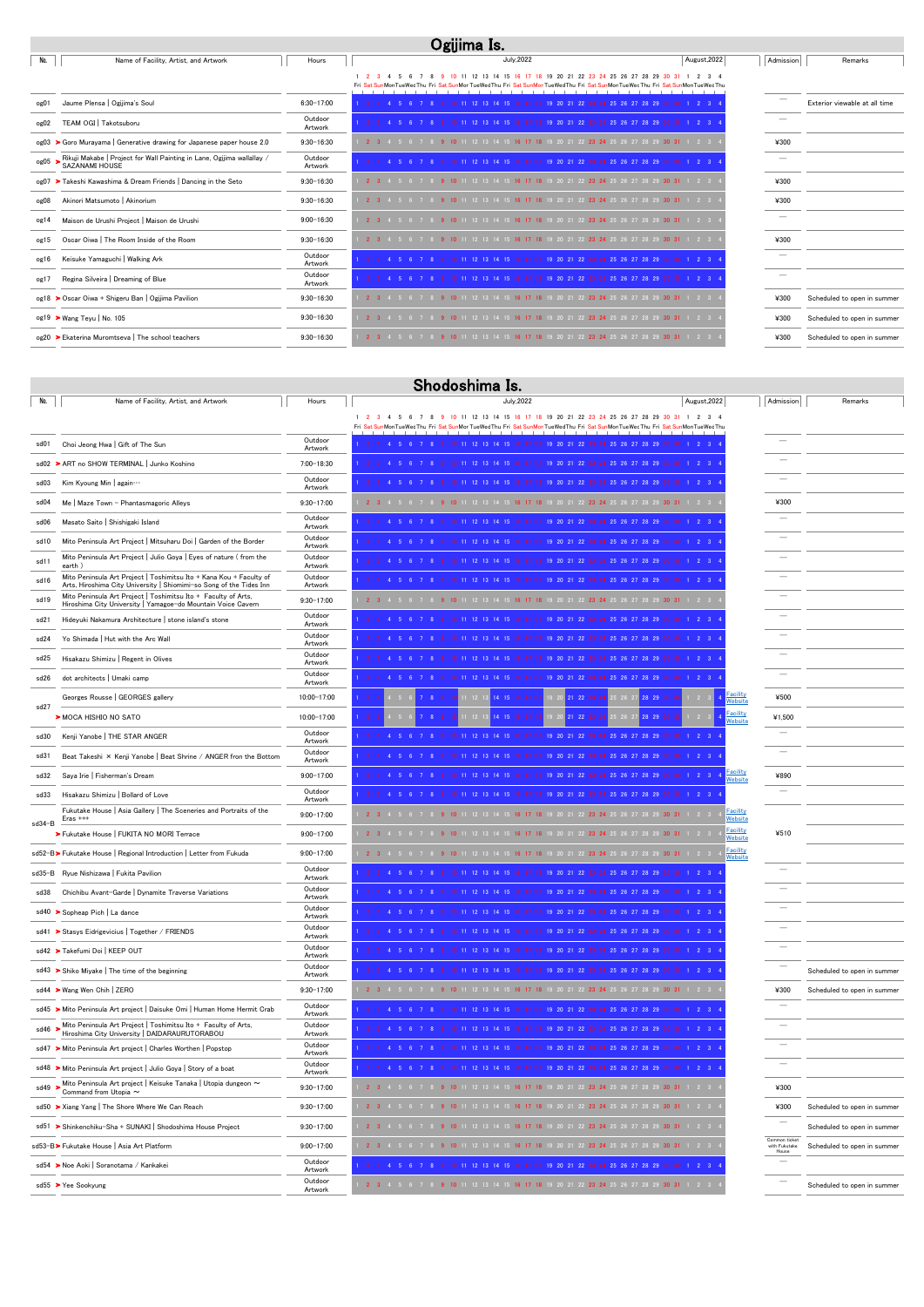| No.  | Name of Facility, Artist, and Artwork                                                        | Hours           | <b>July, 2022</b>                                                                                                                                                                                | August, 2022 | Admission | Remarks |  |  |  |
|------|----------------------------------------------------------------------------------------------|-----------------|--------------------------------------------------------------------------------------------------------------------------------------------------------------------------------------------------|--------------|-----------|---------|--|--|--|
|      |                                                                                              |                 | 12 13 14 15 16 17 18<br>19 20 21 22 23 24 25 26 27 28 29 30<br>10, 11<br>Fri Sat SunMonTueWedThu Fri Sat SunMorTueWedThu Fri Sat SunMonTueWedThu Fri Sat SunMonTueWedThu Fri Sat SunMonTueWedThu |              |           |         |  |  |  |
| os01 | Seizo Tashima   Blue Sky Aquarium                                                            | 10:30-16:00     | 4 5 6 7 8 9 10 11 12 13 14 15 16 17 18 19 20 21 22 23 24 25 26 27 28 29 30 31 1                                                                                                                  |              | ¥300      |         |  |  |  |
| os02 | Seizo Tashima   Forest Path                                                                  | 10:30-16:00     | 11 12 13 14 15 <b>16 17 18</b> 19 20 21 22 <b>23 24</b> 25 26 27 28 29 <b>30 31</b> 1 2 3                                                                                                        |              |           |         |  |  |  |
| os03 | Seizo Tashima   Life of N : 70 years on Oshima - A room with a<br>wooden pot                 | $10:30 - 16:00$ | 2 3 4 5 6 7 8 9 10 11 12 13 14 15 16 17 18 19 20 21 22 23 24 25 26 27 28 29 30 31 1 2 3                                                                                                          |              | ¥300      |         |  |  |  |
| os04 | Art for the Hospital Project, Yasashii Bijutsu   Rare Feeler                                 | 10:30-16:00     | 1 12 13 14 15 <b>16 17 18</b> 19 20 21 22 <b>23 24</b> 25 26 27 28 29 <b>30 31</b> 1 2 3                                                                                                         |              |           |         |  |  |  |
| os05 | Art for the Hospital Project, Yasashii Bijutsu   { Tsunagari no ie }<br>GALLERY15" Sea Echo" | $10:30 - 16:00$ | 2 3 4 5 6 7 8 9 10 11 12 13 14 15 16 17 18 19 20 21 22 23 24 25 26 27 28 29 30 31 1 2 3                                                                                                          |              |           |         |  |  |  |
| os06 | Fuyuki Yamakawa   Ayumi Kitarite                                                             | 10:30-16:00     | 7 8 9 10 11 12 13 14 15 16 17 18 19 20 21 22 23 24 25 26 27 28 29 30 31 1 2 3                                                                                                                    |              | ¥300      |         |  |  |  |
| os07 | Fuyuki Yamakawa   Strait Songs                                                               | 10:30-16:00     | 2 3 4 5 6 7 8 9 10 11 12 13 14 15 16 17 18 19 20 21 22 23 24 25 26 27 28 29 30 31 1 2 3                                                                                                          |              |           |         |  |  |  |
| os08 | Tomoko Konoike   Songs on the Beach, Moon Landing, Climbing the                              | 10:30-16:00     | 3 7 8 9 10 11 12 13 14 15 16 17 18 19 20 21 22 23 24 25 26 27 28 29 30 31 1 2 3                                                                                                                  |              |           |         |  |  |  |
|      | Tomoko Konoike   Storytelling Table Runner in National Sanatorium<br>Oshima Seishoen         | 10:30-16:00     | 2 3 4 5 6 7 8 9 10 11 12 13 14 15 16 17 18 19 20 21 22 23 24 25 26 27 28 29 30 31 1 2 3                                                                                                          |              |           |         |  |  |  |
| os09 | Art for the Hospital Project, Yasashii Bijutsu   { Tsunagari no ie } cafe<br>SHIYORU         | 10:30-16:00     | 9 10 11 12 13 14 15 16 17 18 19 20 21 22 23 24 25 26 27 28 29 30 31 1 2 3<br>$2 \t3 \t4 \t5$                                                                                                     |              |           |         |  |  |  |
|      | os11 > Tomoko Konoike   Ringwanderung                                                        | 10:30-16:00     | 6 7 8 9 10 11 12 13 14 15 16 17 18 19 20 21 22 23 24 25 26 27 28 29 30 31 1 2 3                                                                                                                  |              |           |         |  |  |  |
|      | $\circ$ Tomoko Konoike   The golden pig that tells a story                                   | 10:30-16:00     | 1 12 13 14 15 16 17 18 19 20 21 22 23 24 25 26 27 28 29 30 31                                                                                                                                    |              |           |         |  |  |  |
|      | os13 > Art for the Hospital project, Yasashii Bijutsu   Voice Wedge                          | 10:30-16:00     | 9 10 11 12 13 14 15 16 17 18 19 20 21 22 23 24 25 26 27 28 29 30 31 1 2 3                                                                                                                        |              | Undecided |         |  |  |  |

| No.         | Name of Facility, Artist, and Artwork                                                                                                                                                                                                               | Hours                                     | <b>July, 2022</b>                                                                                                       | August, 2022               | Admission | Remarks |
|-------------|-----------------------------------------------------------------------------------------------------------------------------------------------------------------------------------------------------------------------------------------------------|-------------------------------------------|-------------------------------------------------------------------------------------------------------------------------|----------------------------|-----------|---------|
|             |                                                                                                                                                                                                                                                     |                                           | 20 21 22 23 24 25 26 27 28<br>12 13 14 15 16                                                                            |                            |           |         |
|             |                                                                                                                                                                                                                                                     |                                           | Fri Sat SunMonTueWedThu Fri Sat SunMorTueWedThu Fri Sat SunMonTueWedThu Fri Sat SunMonTueWedThu Fri Sat SunMonTueWedThu |                            |           |         |
| $in01-B$    | Inujima "Art House Project" F-Art House   [ Art ] Kohei Nawa [ Artistic Director ]<br>Yuko Hasegawa [ Architecture ] Kazuyo Sejima   Biota ( Fauna / Flora )                                                                                        | $9:00 - 16:30$<br>(Last Admittance 16:00) | $21$ $22$ $23$ $24$ $25$                                                                                                | Facility<br>Website        |           |         |
| $in02-B$    | Inujima "Art House Project" S-Art House   [ Art ] Haruka Kojin [ Artistic Director ]<br>Yuko Hasegawa [ Architecture ] Kazuyo Sejima   contact lens                                                                                                 | $9:00 - 16:30$<br>(Last Admittance 16:00) |                                                                                                                         | Facility<br>Website        |           |         |
| $in 03 - B$ | Inujima "Art House Project" A-Art House   [ Art ] Beatriez Milhazes [ Artistic<br>Director ] Yuko Hasegawa [ Architecture ] Kazuyo Sejima   Yellow Flower Dream                                                                                     | $9:00 - 16:30$<br>(Last Admittance 16:00) |                                                                                                                         | <b>Facility</b><br>Website |           |         |
| $in04-B$    | Inujima "Art House Project" C-Art House   [ Art ] Masanori Handa [ Artistic Director ] Yuko<br>Hasegawa [ Architecture ] Kazuyo Sejima   Untitled ( Flowers at C-Art House )                                                                        | $9:00 - 16:30$<br>(Last Admittance 16:00) |                                                                                                                         | Facility<br>Website        |           |         |
| $in05-B$    | Inujima "Art House Project" I-Art House   [ Art ] Olafur Eliasson [ Artistic Director<br>Yuko Hasegawa [ Architecture ] Kazuyo Sejima   Self-loop                                                                                                   | $9:00 - 16:30$<br>(Last Admittance 16:00) | $22^{\circ}$                                                                                                            | <b>Facility</b><br>Website | ¥2.100    |         |
| $in06 - B$  | Inujima "Art House Project" Former site of a stonecutter's house   [ Art ] Yusuke Asai [<br>Artistic Director ] Yuko Hasegawa [ Architecture ] Kazuyo Sejima   Listen to the Voices of<br>Yesterday Like the Voices of Ancient times / sprouting 01 | $9:00 - 16:30$<br>(Last Admittance 16:00) | 21, 22                                                                                                                  | <b>Facility</b><br>Website |           |         |
| $in07-B$    | Inujima Seirensho Art Museum   [Art ] Yukinori Yanagi [ Architecture ]<br>Hiroshi Sambuichi                                                                                                                                                         | $9:00 - 16:30$<br>(Last Admittance 16:00) |                                                                                                                         | <b>Facility</b><br>Website |           |         |
| $in 08 - B$ | [ Artistis Director ] Yuko Hasegawa [ Architecture ] Kazuyo Sejima  <br>Nakanotani Gazebo                                                                                                                                                           | $9:00 - 16:30$<br>(Last Admittance 16:00) |                                                                                                                         | Facility<br>Website        |           |         |
| $in09 - B$  | Inujima Life Garden   Kazuyo Sejima + Akaruiheya                                                                                                                                                                                                    | $9:00 - 16:30$                            |                                                                                                                         | Facility<br>Website        |           |         |
|             | in10-B > Ellie Omiya INUJIMA Art Rendezvous   Flower Fairy Dancers                                                                                                                                                                                  | $9:00 - 16:30$                            |                                                                                                                         | <b>Facility</b><br>Website |           |         |

|      | Shamijima Is.                              |                   |                                                                                                                                                                                                                        |              |                          |         |  |  |
|------|--------------------------------------------|-------------------|------------------------------------------------------------------------------------------------------------------------------------------------------------------------------------------------------------------------|--------------|--------------------------|---------|--|--|
|      | Name of Facility, Artist, and Artwork      | Hours             | July, 2022                                                                                                                                                                                                             | August, 2022 | Admission                | Remarks |  |  |
|      |                                            |                   | 1 2 3 4 5 6 7 8 9 10 11 12 13 14 15 16 17 18 19 20 21 22 23 24 25 26 27 28 29 30 31 1 2 3 4<br>Fri Sat SunMonTueWedThu Fri Sat SunMorTueWedThu Fri Sat SunMonTueWedThu Fri Sat SunMonTueWedThu Fri Sat SunMonTueWedThu |              |                          |         |  |  |
| sm01 | Tanya Preminger   Stratums                 | Outdoor<br>Artwok | 6 7 8 9 10 11 12 13 14 15 16 17 18 19 20 21 22 23 24 25 26 27 28 29 30 31 1 2 3 4                                                                                                                                      |              |                          |         |  |  |
| sm10 | Syuzo Fujimoto   Nine Legs of Eight People | Outdoor<br>Artwok | 9 10 11 12 13 14 15 16 17 18 19 20 21 22 23 24 25 26 27 28 29 30 31 1 2 3 4                                                                                                                                            |              | $\overline{\phantom{a}}$ |         |  |  |

|                  | Honjima Is.                                                    |                    |                                                                                                                                                                                        |              |           |                                        |  |  |
|------------------|----------------------------------------------------------------|--------------------|----------------------------------------------------------------------------------------------------------------------------------------------------------------------------------------|--------------|-----------|----------------------------------------|--|--|
| No.              | Name of Facility, Artist, and Artwork                          | Hours              | <b>July, 2022</b>                                                                                                                                                                      | August, 2022 | Admission | Remarks                                |  |  |
|                  |                                                                |                    | 10 11 12 13 14 15 16 17 18 19 20 21 22 23 24 25 26 27 28 29<br>Fri Sat SunMonTueWedThu Fri Sat SunMorTueWedThu Fri Sat SunMonTueWedThu Fri Sat SunMonTueWedThu Fri Sat SunMonTueWedThu | 2 3 4        |           |                                        |  |  |
| ho01             | Akira Ishii   Vertrek [ Departure ]                            | Outdoor<br>Artwork | 4 5 6 7 8 9 10 11 12 13 14 15 16 17 18 19 20 21 22 23 24 25 26 27 28 29 30 31 1 2 3 4                                                                                                  |              |           |                                        |  |  |
| ho05             | Kazuko Murao   A Project of Signboards of Shikkui and Kote     | Outdoor<br>Artwork | 2 3 4 5 6 7 8 9 10 11 12 13 14 15 16 17 18 19 20 21 22 23 24 25 26 27 28 29 30 31 1 2 3                                                                                                |              |           |                                        |  |  |
| ho06             | Rikuji Makabe   Kanrin House                                   | $9:30 - 16:30$     | 14 15 16 17 18 19 20 21 22 23 24 25 26 27 28 29 3                                                                                                                                      |              | ¥300      |                                        |  |  |
| ho08             | Hiroshi Furugori   From Birthing Hut to Mourning Rites         | $9:30 - 16:30$     | 12 13 14 15 16 17 18 19 20 21 22 23 24 25 26 27 28 29 30 31 1 2 3                                                                                                                      |              | ¥500      | ¥500 together with artwork<br>No.ho17. |  |  |
| ho <sub>09</sub> | Tadashi Saito × Shiwaku Carpenters   Zenkkonyu × Tamping Earth | Outdoor<br>Artwork | 10 11 12 13 14 15 16 17 18 19 20 21 22 23 24 25 26 27 28 29 30 31 1 2 3                                                                                                                |              |           |                                        |  |  |
| ho10             | Su-Mei Tse   Moony Tunes                                       | $9:30 - 16:30$     | 14 15 16 17 18 19 20 21 22 23 24 25 26 27 28 29 30 31                                                                                                                                  |              | ¥1,000    | ¥1,000 together with artworks          |  |  |
| ho12             | Alicja Kwade   revolution / Worldlines                         | $9:30 - 16:30$     | 2 3 4 5 6 7 8 9 10 11 12 13 14 15 16 17 18 19 20 21 22 23 24 25 26 27 28 29 30 31 1 2 3                                                                                                |              |           | No.ho14,ho15,and ho16.                 |  |  |
| ho13             | Alexander Ponomarev   Bottom Sky                               | $9:30 - 16:30$     | 9 20 21 22 23 24 25 26 27 28 29 30 31                                                                                                                                                  |              |           |                                        |  |  |

| No.  | Name of Facility, Artist, and Artwork               | Hours       | July, 2022                                                                                                                                                                                         | August, 2022          | Admission | Remarks                                                           |
|------|-----------------------------------------------------|-------------|----------------------------------------------------------------------------------------------------------------------------------------------------------------------------------------------------|-----------------------|-----------|-------------------------------------------------------------------|
|      |                                                     |             | 8 9 10 11 12 13 14 15 16 17 18 19 20 21 22 23 24 25 26 27 28 29 30 31 1<br>Fri Sat SunMonTueWedThu Fri Sat SunMorTueWedThu Fri Sat SunMonTueWedThu Fri Sat SunMonTueWedThu Fri Sat SunMonTueWedThu | 2 3 4                 |           |                                                                   |
| ta02 | Kayako Nakashima   Time falls 2022                  | 10:10-16:30 | 5 6 7 8 9 10 11 12 13 14 15 16 17 18 19 20 21 22 23 24 25 26 27 28 29 30 31 1 2 3 4<br>$2 \t3 \t4$                                                                                                 |                       |           |                                                                   |
| ta05 | Nozomi Murata   Remains in the Mind's eye           | 10:10-16:30 | 2 3 4 5 6 7 8 9 10 11 12 13 14 15 16 17 18 19 20 21 22 23 24 25 26 27 28 29 30 31 1 2 3 4                                                                                                          |                       |           |                                                                   |
| ta07 | Yumiko Fujino   Staying in past days                | 10:10-16:30 | 2  3  4  5  6  7  8  9 10 11 12 13 14 15 16 17 18 19 20 21 22 23 24 25 26 27 28 29 30 31 1 2 3 4                                                                                                   |                       | ¥1,200    | ¥1,200 together with artworks<br>No.ta13.ta14.ta15.ta17. and ta19 |
| ta08 | kayako Nakashima   Transition House                 | 10:10-16:30 | 2 3 4 5 6 7 8 9 10 11 12 13 14 15 16 17 18 19 20 21 22 23 24 25 26 27 28 29 30 31 1 2 3 4                                                                                                          |                       |           |                                                                   |
| ta10 | Shigeaki Koeda   Voice of Flowers . Color of Hearts | 10:10-16:30 | 2 3 4 5 6 7 8 9 10 11 12 13 14 15 16 17 18 19 20 21 22 23 24 25 26 27 28 29 30 31 1 2 3 4                                                                                                          |                       |           |                                                                   |
| ta11 | Masahito Nomura   Terrace of inland Sea             | 10:10-16:30 | 10 11 12 13 14 15 16 17 18 19 20 21 22 23 24 25 26 27 28                                                                                                                                           | $30 \t31 \t1 \t2 \t3$ |           |                                                                   |

## Oshima Is.

# Inujima Is.

#### Takamijima Is.